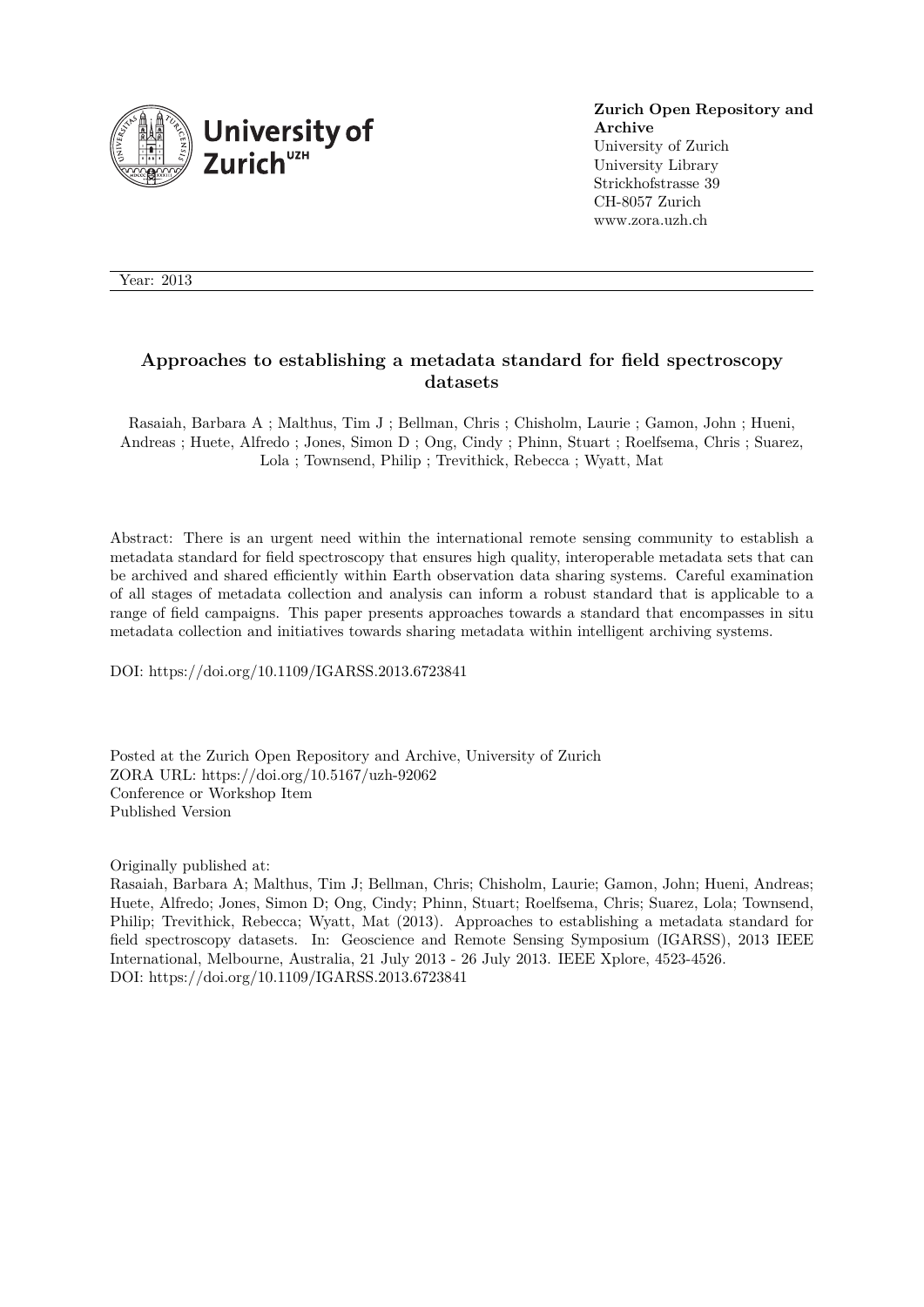# **APPROACHES TO ESTABLISHING A METADATA STANDARD FOR FIELD SPECTROSCOPY DATASETS**

Barbara A. Rasaiah<sup>a,\*</sup>, Tim J. Malthus<sup>b</sup>, Chris Bellman<sup>c</sup>, Laurie Chisholm<sup>d</sup>, John Gamon<sup>e</sup>, Andreas Hueni<sup>f</sup>, Alfredo Huete<sup>g</sup>, Simon D. Jones<sup>h</sup>, , Cindy Ong<sup>i</sup>, Stuart Phinn<sup>j</sup>, Chris Roelfsema<sup>k</sup>, Lola Suarez<sup>1</sup>, Philip Townsend<sup>m</sup>, Rebecca Trevithick<sup>n</sup>, Mat Wyatt<sup>o</sup>

a,c,h,l RMIT University Melbourne, Australia <sup>b</sup>CSIRO Land and Water, Australia <sup>d</sup>University of Wollongong, Australia <sup>e</sup>University of Alberta, Canada <sup>f</sup>Remote Sensing Laboratories, University of Zurich, Switzerland <sup>g</sup>University of Technology, Sydney, Australia <sup>i</sup>CSIRO Exploration and Mining, Australia <sup>J,k</sup>University of Queensland, Australia <sup>m</sup>University of Wisconsin-Madison, USA <sup>n</sup>Queensland Department of Environment and Resource Management, Australia <sup>o</sup>iVEC, Australian National Data Service, Australia

#### **ABSTRACT**

**There is an urgent need within the international remote sensing community to establish a metadata standard for field spectroscopy that ensures high quality, interoperable metadata sets that can be archived and shared efficiently within Earth observation data sharing systems. Careful examination of all stages of metadata collection and analysis can inform a robust standard that is applicable to a range of field campaigns. This paper presents approaches towards a standard that encompasses** *in situ* **metadata collection and initiatives towards sharing metadata within intelligent archiving systems.**

*Keyword (Index Terms)* **--** *Databases, Metadata, Field Spectroscopy, Validation, Calibration, Data Quality* 

## **1. INTRODUCTION**

With the ever-growing volume of *in situ* spectroscopy datasets from a broad variety of campaigns and instrumentation, there is an urgent need within the international remote sensing community to record, store, and share field spectroscopy data and metadata in consistent formats within intelligent archiving systems. Maintaining optimal integrity of the data is a key priority to ensure effective re-use of the data, enabling more efficient and higher impact remote sensing research. National initiatives are providing the infrastructure, procedures and people that allow data collection, sharing and exchange such as NEON, EuroSpec, SpecNet and TERN, and are prompting a closer examination of requirements for consistency and interoperability of datasets, including those from field spectrometry.

Metadata are an important component in the cataloguing and analysis of *in situ* spectroscopy datasets because of their central role in identifying and quantifying the quality and reliability of spectral data and the products derived from them. The time invested in metadata collection is outweighed by its benefits in enabling detailed quality assessment of the data, and its multiple reuses [1]. Although standard protocols exist for some environments there is currently no internationally standardized methodology for collecting *in situ* spectroscopy data or metadata protocols for remote sensing applications across terrestrial, marine and atmospheric environments. Such protocols are likely to remain elusive, due to the variety of instruments and purposes of study. This makes rich and flexible metadata capabilities even more important, but also emphasizes the need for emerging standards tied to particular protocols.

## **2. BUILDING A METADATA STANDARD**

 Every stage of data collection and analysis (e.g. processing methods) also warrant good metadata. A correctly implemented "end-to-end"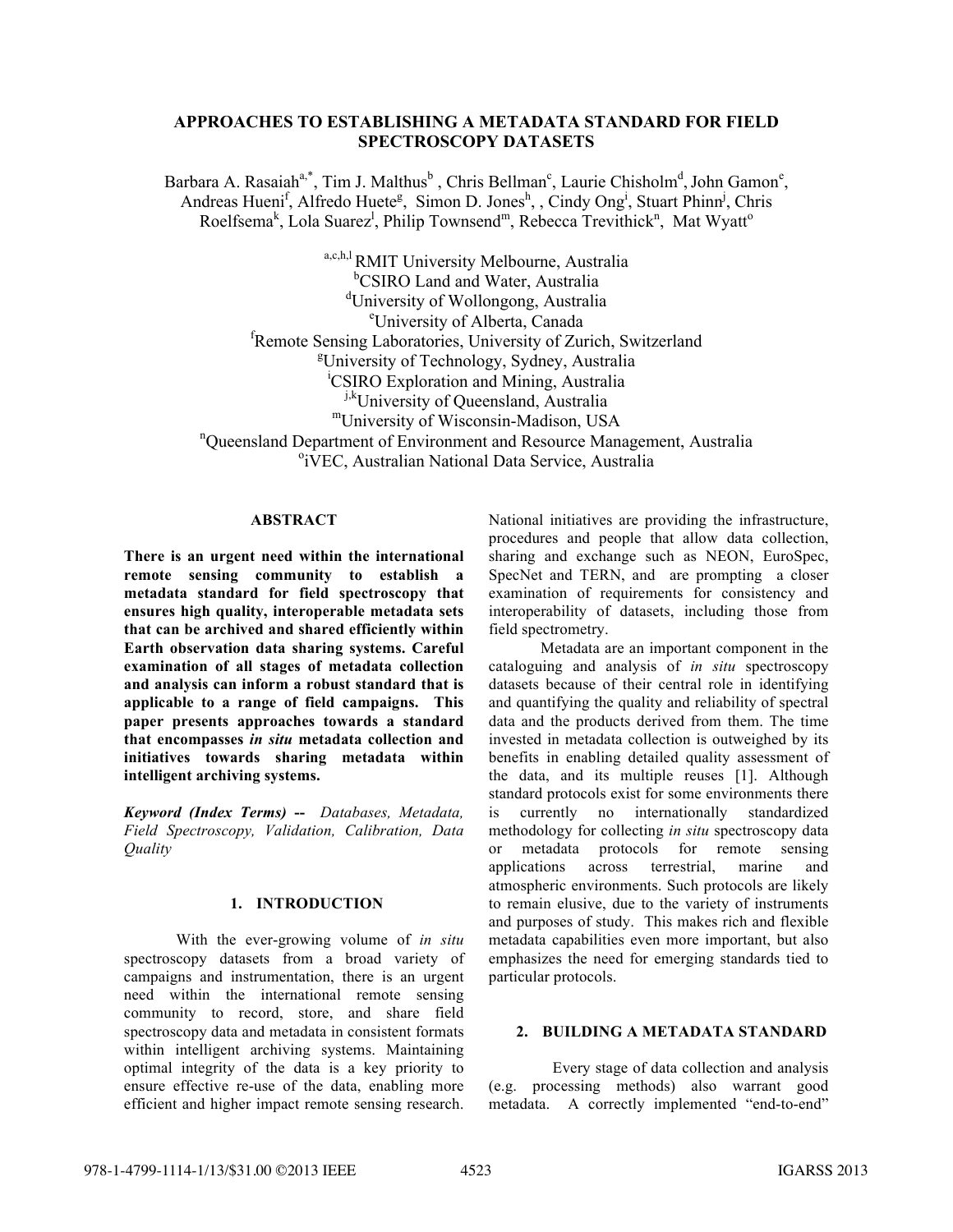metadata approach can help with provenance and in many cases, good metadata on calibration and instrument characterization is critical to the proper interpretation of the final product.

The criteria for building a metadata standard must address requirements for a wide range of terrestrial, marine, and atmospheric remote sensing campaigns suitable for use with airborne and satellite image data. These requirements were identified in an international experiment comprising a web-based survey [2] and an expert panel evaluation [3,4] that investigated protocols for recording metadata in field spectroscopy (see Figure 1).

The survey showed consensus among expert groups using a range of instrumentation allowing for a prioritization of critical metadata elements applicable to all campaigns, irrespective of the target being measured – these include metadata about the instrument, reference standards, and illumination conditions, among others. A secondary set of optional metadata elements standards was also identified, for the purpose of increasing the robustness, flexibility and discoverability of the metadataset. These include specific target properties and environmental conditions that could be influencing factors on the measurements. Consensus on the metadata elements

that are critical in a metadata standard was considerably larger among respondents from the same expert group (ex: vegetation/marine/mineralogy). Panel discussions [3,4] recommend that a metadatasets' fitness-forpurpose and best practice in the field must be a central consideration when building a metadata standard that ensures robustness, flexibility, quality, and discoverability. This must also be balanced with the diversity of instrumentation used in the field and the need for strictness in standards [3]. Achieving consistency with emerging national standards is an additional factor in designing a field spectroscopy metadata standard that ensures interoperability among metadatasets.

## **3. SHARING METADATA**

Earth observation data sharing systems such as ESDIS (Earth Science Data and Information System) and GEOSS (Global Earth Observation System of Systems), currently lack any explicit metadata specifications for *in situ* spectroscopy campaigns, hence the need for this study. These systems can be defined as 'networks of networks' that provide intelligent storage of Earth observation data from distributed data centres and delivery



**Manufacture Critical Z Useful D Legacy D N/A** 

**Figure 1** Results from the metadata survey showing frequency of criticality ranking where respondents  $(n=79)$  were asked to rate each field within the 'instrument' metadata category by one of four rankings: critical, useful, legacy potential, N/A